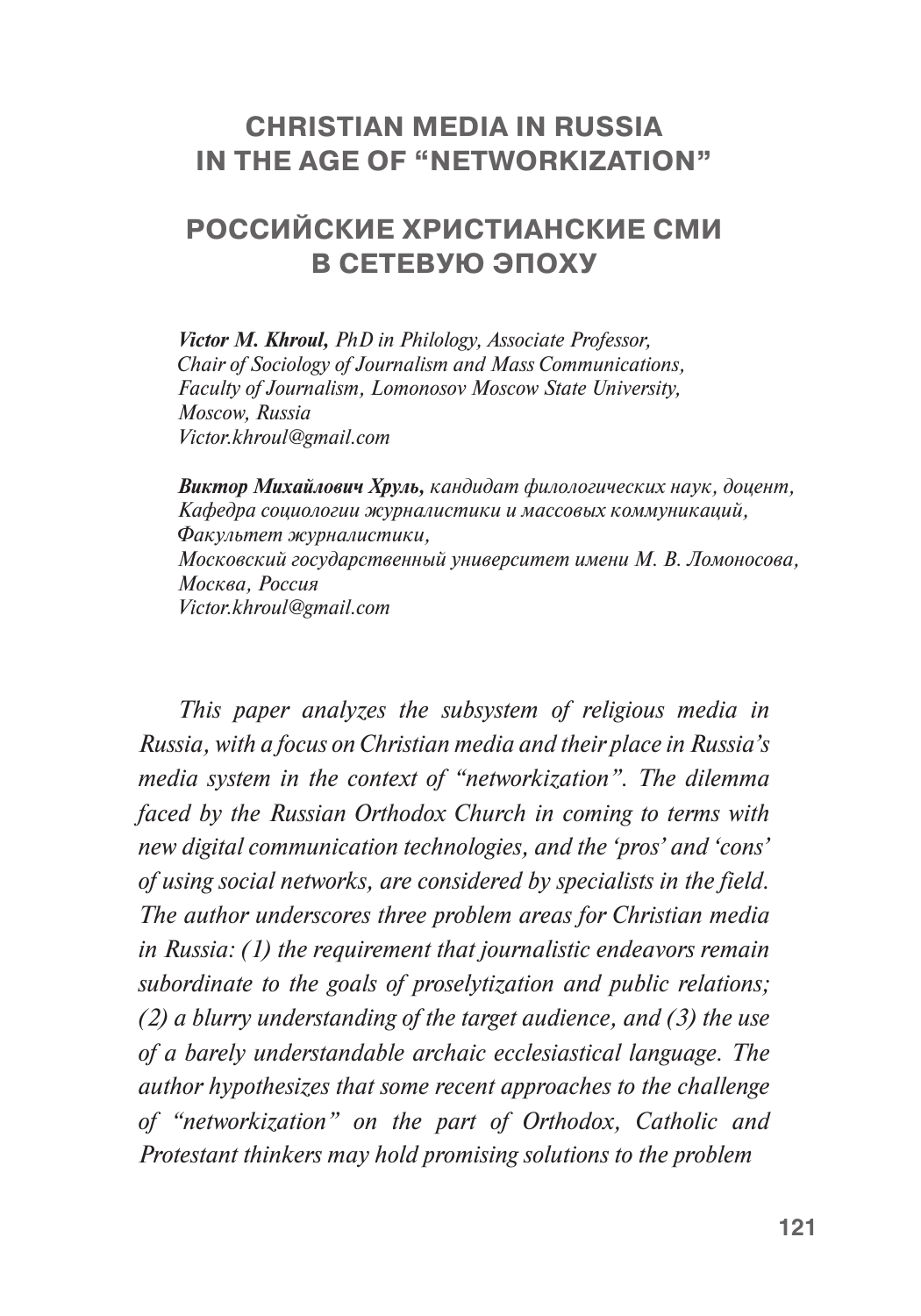*Key words: media, religion, social networks, religious identity, Christians, Russia.*

*В статье представлен анализ российских христианских СМИ в национальной медиасистеме в контексте стремительного развития социальных сетей. Трудности в освоении новых цифровых коммуникационных технологий Русской Православной Церковью, «плюсы» и «минусы» использования социальных сетей оцениваются ведущими экспертами в этой области. Автор подчеркивает три проблемные области христианских СМИ в России: (1) подчиненность журналистской деятельности миссионерским и рекламным целям, (2) размывание представлений о целевой аудитории и (3) использования малопонятного для массовой аудитории архаичного церковного языка. Автор полагает, что некоторые инициативы российских православных, католиков и протестантов, предпринятые в последнее время, могут стать адекватным ответом на вызовы сетевой эпохи.*

*Ключевые слова: религия, религиозная идентичность, социальные сети, православие, католичество, протестантизм, Россия.*

#### **Introduction**

Relations between religion and media – their tensions, conflicts, mutual understanding and "*modus vivendi*" -constitute a significant factor for social stability and modernization of post-soviet Russia in the perspective of civil society. That is why they are becoming more attractive for research – from phenomenological description to structural and functional analysis (Luchenko, 2015).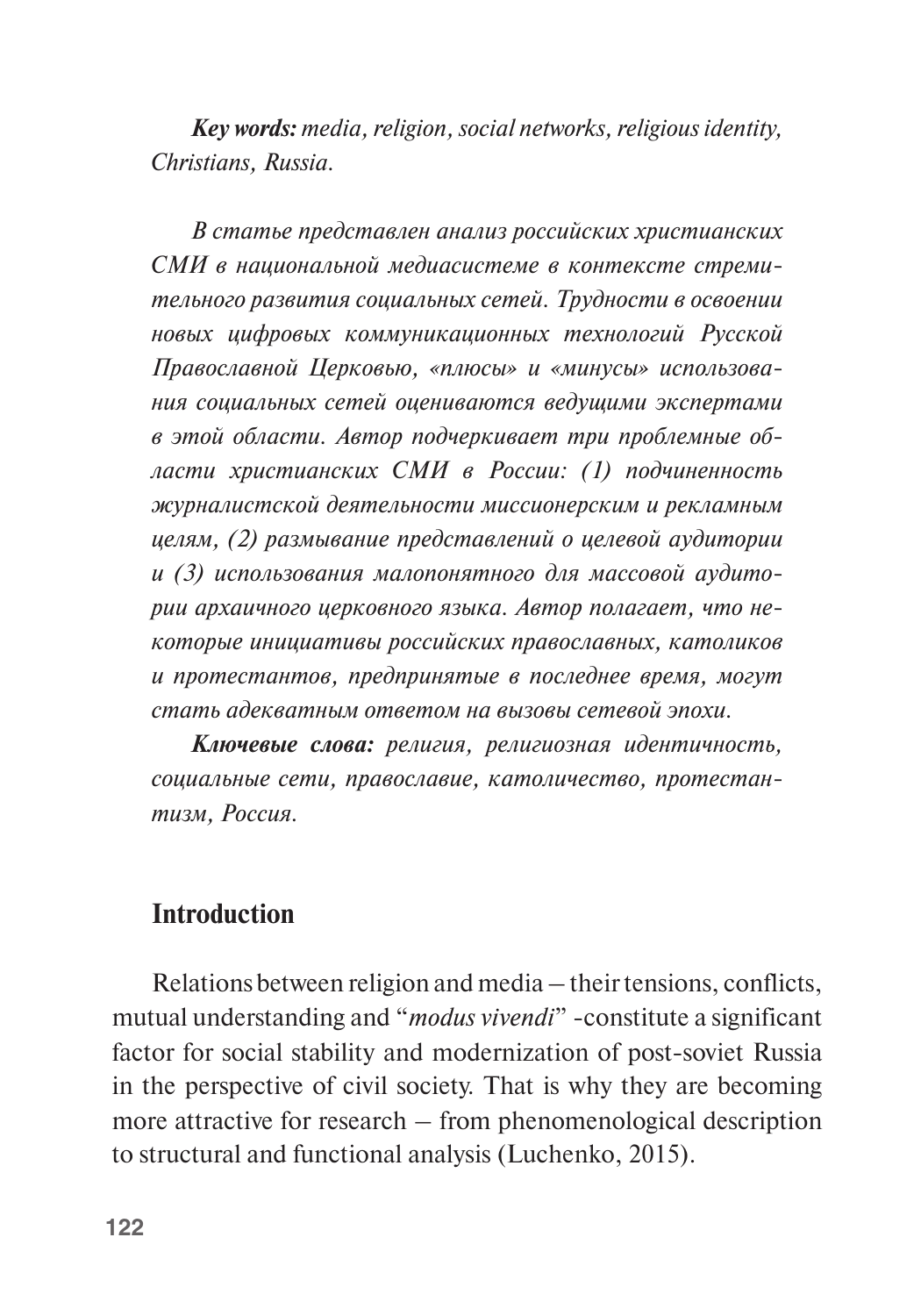After a long period of absence in the national media system, in the 1990s and early 2000s, the focus of revived media outlets for Russia religious organizations (predominantly the Russian Orthodox Church – ROC) remained fixed on traditional media – press, radio, and TV. Until Christian religions unexpectedly found themselves faced with the prospect of media "networkization".

The notion of "networkization" arrived in media studies from economics (i.e., the model of supermarket networks) and telecommunications (the network architecture of information systems) (Liu, 2002; Kroker, Kroker, 2008). Castells emphasizes that network society means not only social networks per se, but also social networks built around digitized information and ultrafast processing capacity (Castells, 2007). At the same time Castells observes that the technological innovation develops faster than does the human capacity to absorb it, so comprehension of a network's impact on society is subject to a "time lag" respective to technological progress.

This observation fully applies to religious organization in post-Soviet Russia. For a long time, there was no articulation or discussion of the need to re-think media strategy, to revise priorities in media development in the context of the growing impact of social networks on the audience – networks that compete with and often win audience from traditional media. Recently the attention of ROC and other religious structures to social networks as channels for distribution of information and recruiting audience has become more visible.

The aims of this paper are: 1) to describe the evolution of Orthodox, Catholic and Protestant media over the last two decades in the context of Russian national media system; 2) to explore reflections of editors and journalists on digitalization and networkization; and, 3) to identify problematic areas for Christian media in Russia.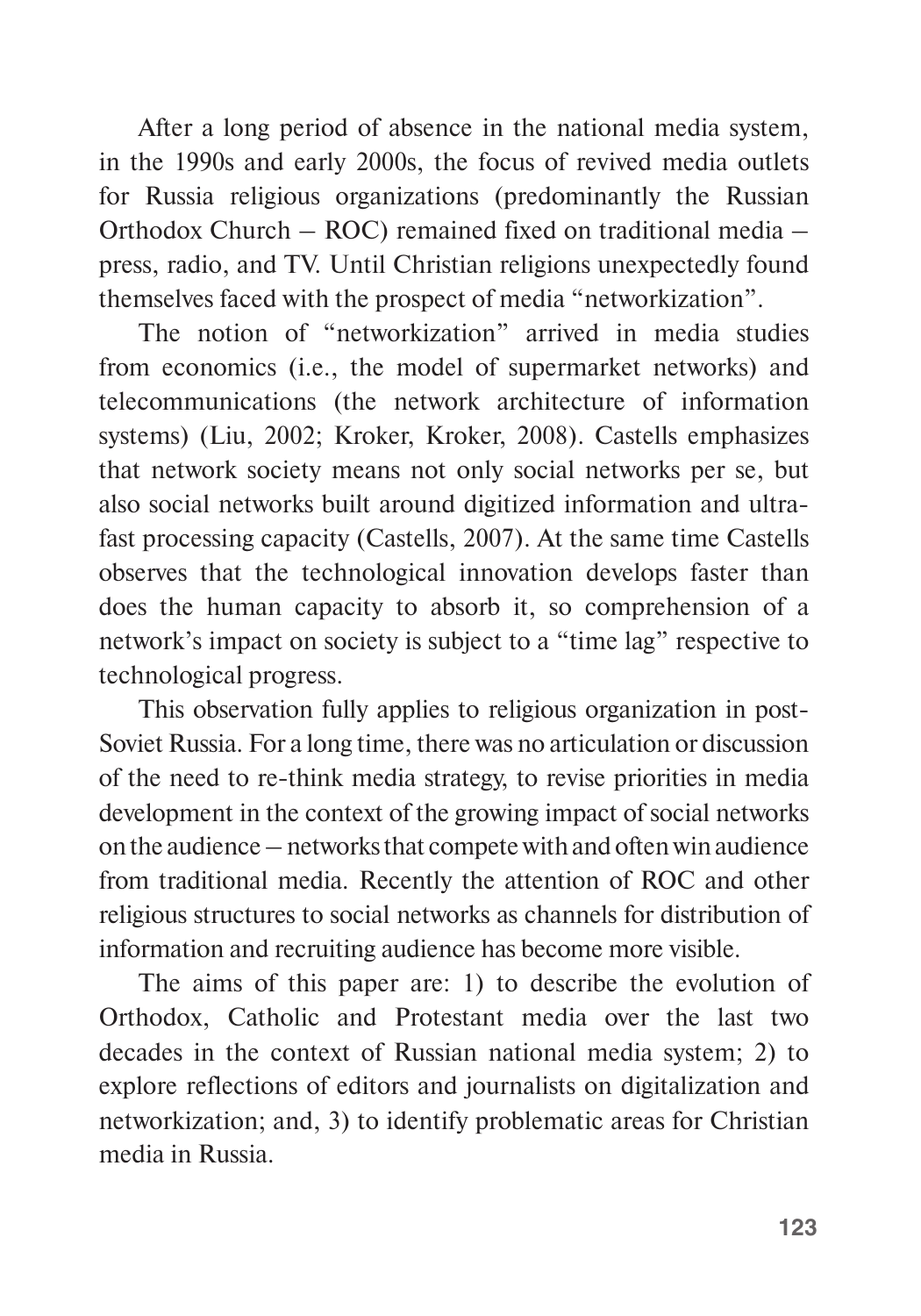Methodologically, the paper is based on interviews with Orthodox, Catholic and Protestant journalists and experts in the field of religion and media, as well as secondary data analysis and research on the profiles of social networks.

The paper tries to answer on the following research questions:

RQ1: To what extend is the challenge of networkization reflected upon, and comprehended by, the decision makers behind Christiаn media in Russia?

RQ2: What is the impact of social networks on Christian news production, channeling and understanding by the audience?

RQ3: What is the difference in impact of networkization on the dominant Russian Orthodox Church (around 70% of population) and on the churches of minorities – Catholic and Protestant (both – less than 1% of population)?

## **Networks vs TV: adjusting to new media dynamics**

A profile of Russian audience media consumption clearly shows the leading position of TV (see *Figure 1*), which in many cases it is the only source for news for Russians (see *Figure 2*).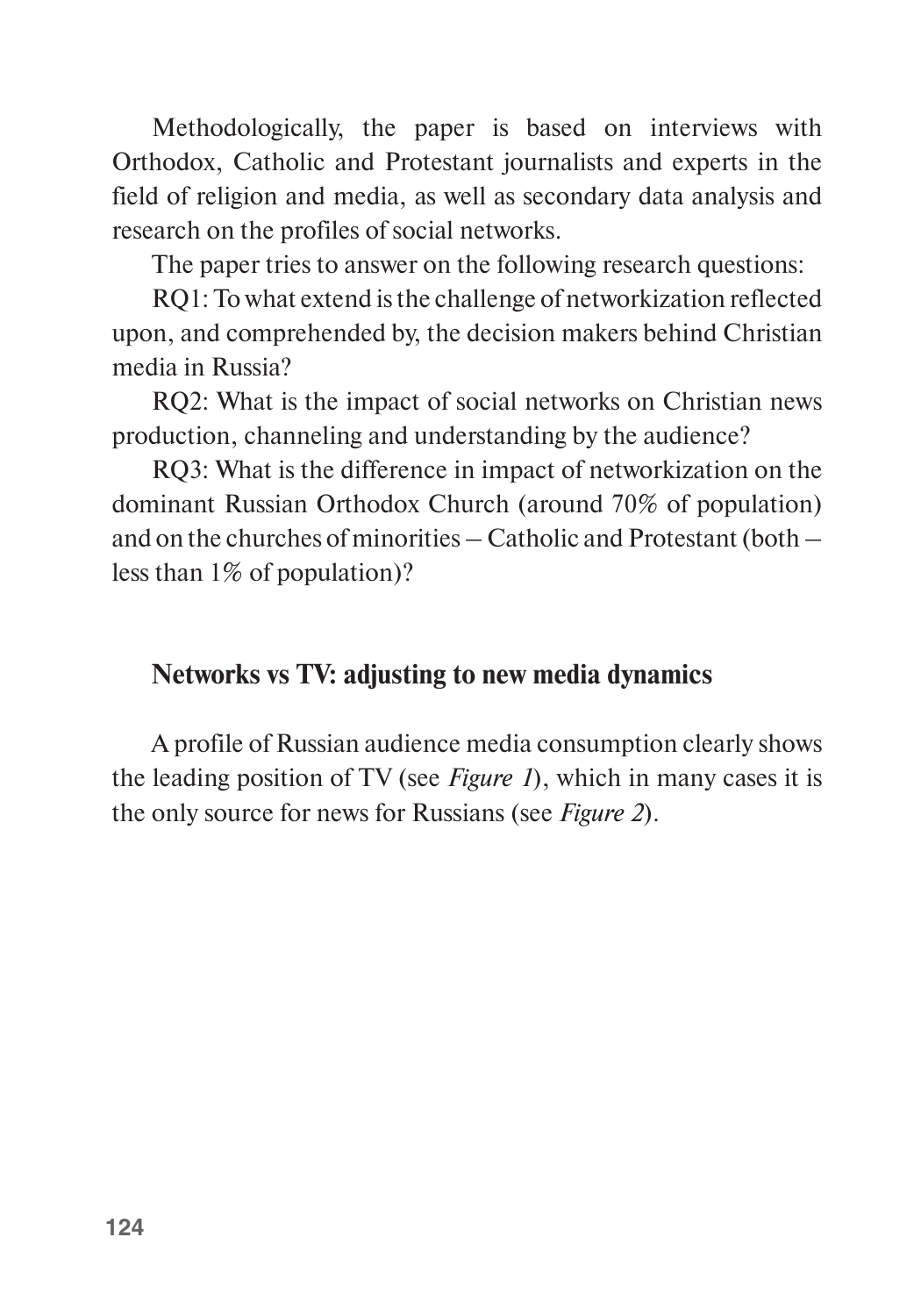#### **The profile of media consumption in Russia**



Data from Levada-Center, July 2014 (Volkov and Goncharov, 2014).

*Figure 2* 

#### **Number of news sources used by Russian audience**

Blue – one source (51%), green – two sources (20%), yellow – three sources  $(17%)$  and red – four and more sources  $(12%)$ . Data from Levada-Center, July 2014 (Volkov and Goncharov, 2014).

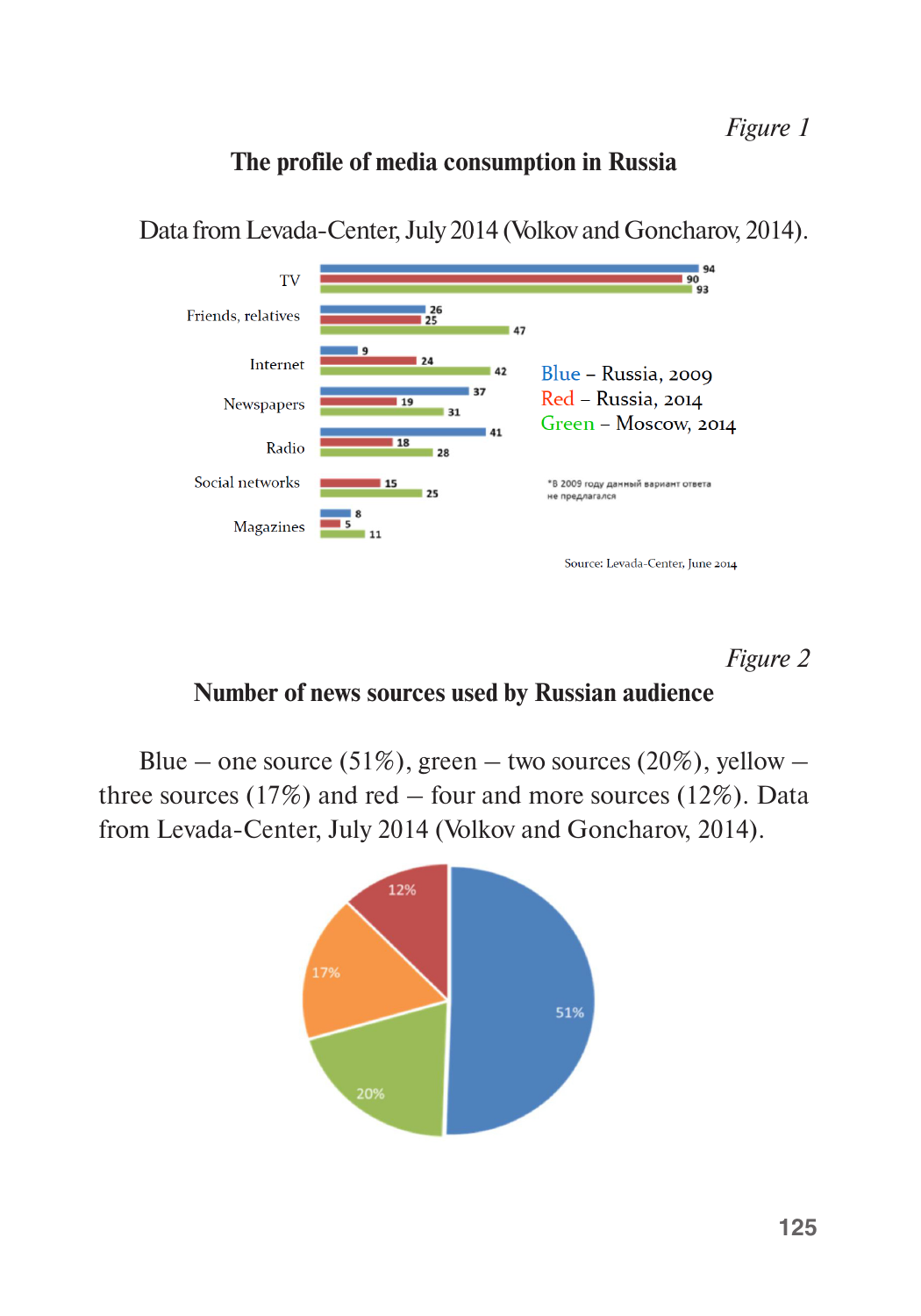The growing influence of networks is a consequence not only of expanding internet penetration (71.3 % of Russians use the internet, in big cities over 80%) (Internet Live Stats, 2016), but also of their "filtering" function: more and more users come to mainstream media web portals via "Facebok" or "Vkontakte" (Van Der Haak, Parks, Castells, 2012; Panchenko, 2011: 87−118).

Are Christian churches in Russia ready for such a turn? Have they elaborated clear and effective strategies in regard to this development?

The ROC remains one of the most highly trusted social institutions in Russia. Around 70% of the population of the Russian Federation identify themselves as "Orthodox believers" (Levada, 2014). Some anti-ROC's campaigns and scandals (the "Pussy Riot" punk prayer in a Moscow cathedral, among others) have not significantly decreased the broad trust invested in the ROC. Experts agree that, "a common trope for self-positioning of the Church is that the ROC is a 'state-shaping' religion" (Suslov, Engström, Simons, 2015).

"Today Russian society wants to hear the Church voice on some controversial and crucial questions that concern every citizen. These include corruption, the legitimacy of parliamentary elections, social instability, ethnic tensions, and the effectiveness of public participation in combating social ills such as alcoholism and drug addiction. Both society and the journalistic community await honest, authentic and even undiplomatic answers from the Church. The readiness of the Church engage in such open discussion will determine the degree of credibility accorded to the Church", – suggested Zhosul (Zhosul, 2014: 12). Social networks demand such a voice of ROC and are ready to channel it.

According to Anna Danilova, the editor-in-chief of the web portal "Orthodox Christianity and the World" (Pravmir.ru), there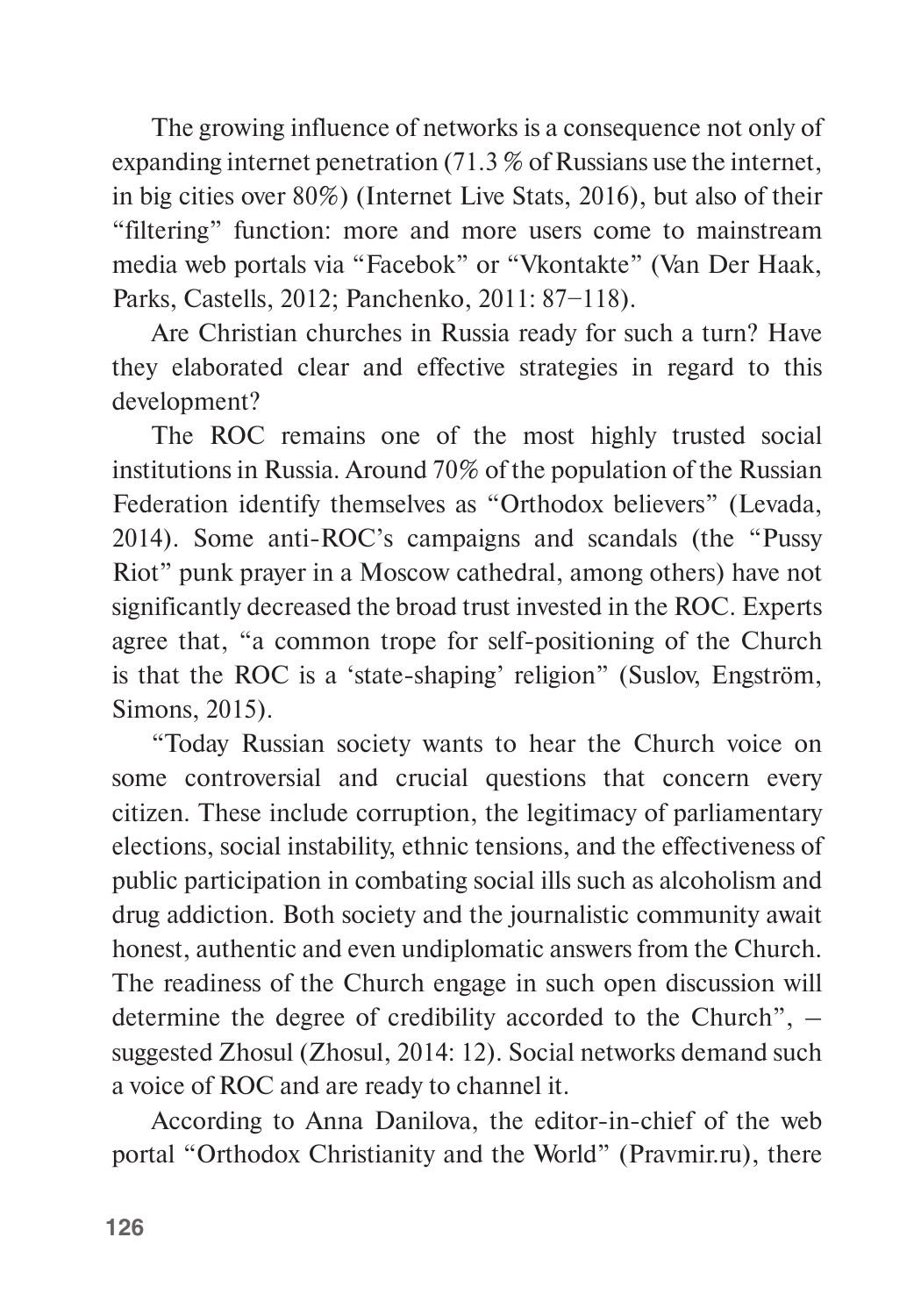are several essential negative presuppositions in Orthodox religious identity that mitigate against using mass media for missionary work. "For a religious community, the process of exploring new media normally is connected at the very least with the following potential obstacles: 1) the tendency of any religious institution to be conservative in everything, including the media; 2) a lack of clarity about the impact of new media on the psychological state of the individual, society and interpersonal relationships; 3) a tendency to interpret many innovations as "diabolic" (one of the best examples of which is illustrated by the fear of many people in Russia to accept a personal tax identification code, even though the Church has officially stated that it has nothing to do with the number of the Antichrist)", writes an Orthodox journalist (Danilova, 2011: 20).

The ROC has its own sense of mission and doctrinal grounds clearly described in the "*Basis of the Social Concept",* adopted in 2000. The document states, that the mass media play an ever-increasing role in the contemporary world, and that the Church respects the work of journalists, who are charged with the "interpretation of positive ideals as well as the struggle with the spreading of evil, sin and vice" (Basis, 2000). "Journalists and mass media executives should never forget about this responsibility", – the document says.

Concerning possible complications and serious conflicts (because of inaccurate or distorted information about church life, putting it in an inappropriate context etc), ROC calls to solve such problems "in the spirit of peaceful dialogue with the aim of removing misunderstandings and continuing co-operation". In cases of blasphemy, bishops "after issuing an appropriate warning and at least one attempt to enter into negotiations, may take the following steps: to sever relations with the mass medium or journalist concerned; to call upon the faithful to boycott the given mass medium; to apply to the governmental bodies help settle the conflict; to subject those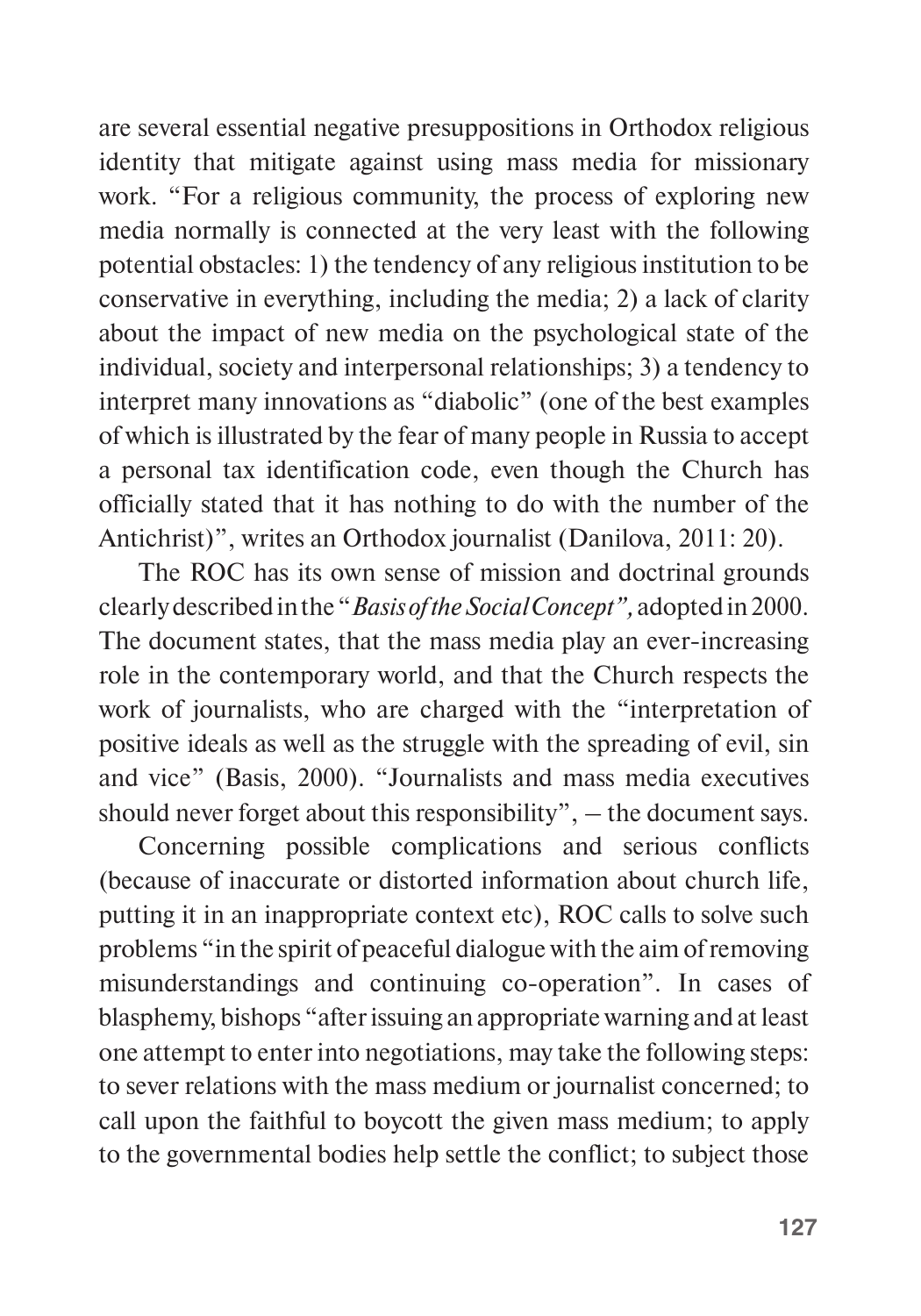guilty of sinful actions to canonical prohibitions if they are Orthodox Christians" (Basis, 2000).

In 2005, the ROC Synod adopted a regulation "about some aspects of Church information activity", which states: "The status of ROC official communications can only be granted to the Church hierarchs, who alone are permitted to convey official informational materials about its activity, about important events happening in the Church or about the position of the Church hierarchs upon this or that issue. This information can be conveyed in the form of documents, information messages or comments given under the blessing of the Hierarchy and accessible in text form. Opinion piece, interviews, discussions, performances, journalistic articles, and oral comments are not considered official information" (Synod, 2005).

In 1997, Patriarch Aleksii II blessed web technology as a new means for Orthodox missionary work, but attempts to use the possibilities of cyberspace for Orthodox teaching and witnessing started much earlier, attested to by the history of "Orthonet" (the Orthodox segment of Runet). Today, there are many Orthodox search services, information agencies and social networks. Patriarch Kirill is active on "Facebook". Some priests have blogs and "Twitter" accounts.

"Orthonet" attempted to become the leader, the most influential source for people about Orthodox Christianity, but in fact, its impact is far from that of Runet leaders. According to the service top100. rambler.ru, the most popular Orthodox webpage (pravoslavie.ru) comes in at number 101 in usage on the list of Russian web-resources (Rambler, 2016). The most popular Orthodox blog, run by deacon Andrei Kuraev, has about 1,1 million comments and thereby lags behind the leading sites for Russian bloggers outside of the leading group of Russian bloggers. The web portal "Orthodoxy and the World" ("Pravoslavie i mir" – www.pravmir.ru), launched in 2004,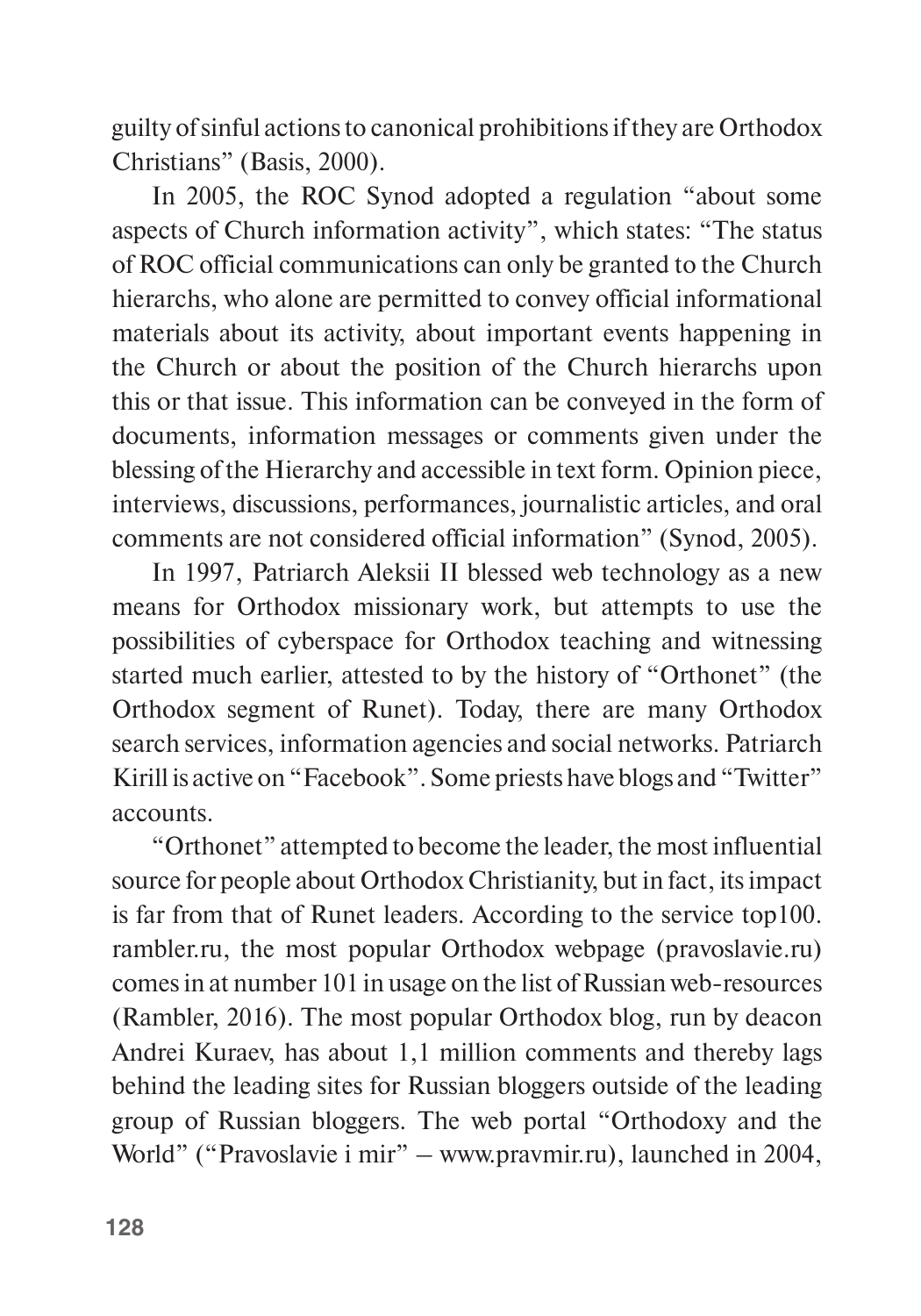is at the moment the leading multimedia portal about Orthodoxy and society, publishing news and analytical reviews, comments and interviews, audio, video, and info graphics. Monthly visitors to the portal number around 2,5-3 million. Also of note among the leaders are the official portal of the ROC (patriarchia.ru), and the portal of the Moscow Theological Academy (bogoslov.ru) (Suslov, Engström, Simons, 2015).

In 2009, after his election and enthronization, Patriarch Kyrill announced the establishment of a new Synodal Department of Information (Sinodal'nyi informatsionnyi otdel), which is in charge of the "imprimatur" – permission for distribution through church channels for media that claim to be Orthodox, the content of which does not misrepresent Orthodox doctrine and does not contradict the official position of the ROC. In 2010, an Orthodox video channel was launched on You Tube [\(http://www.youtube.](http://www.youtube.com/user/russianchurch) [com/user/russianchurch](http://www.youtube.com/user/russianchurch)).

Not all web sites that claim to be Orthodox are in line with ROC positions, and some of them take different approaches in commenting on everyday life. Web portal Credo.Ru (www.portalcredo.ru), presenting itself as an independent religious information agency, largely supports the Russian Orthodox Autonomous Church in its publications. The latter is a ROC rival. "Patriarchia. Ru and Credo.Ru represent two extremes of Orthodox journalism in Russia today. On one end stands the officious, triumphalist, "glossy" Orthodoxy of Patriarchia.Ru; on the other, the so-called "true autonomous" Orthodoxy of Credo.Ru, which goes to absurd lengths to reject any positive characterization of the ROC. The gap between Orthodox media loyal to the Moscow Patriarchate and media alien to it continues to widen. The less transparent the Moscow Patriarchate becomes, the more it lends credibility to its critics, emphasizes Briskina-Müller (Briskina-Müller, 2011).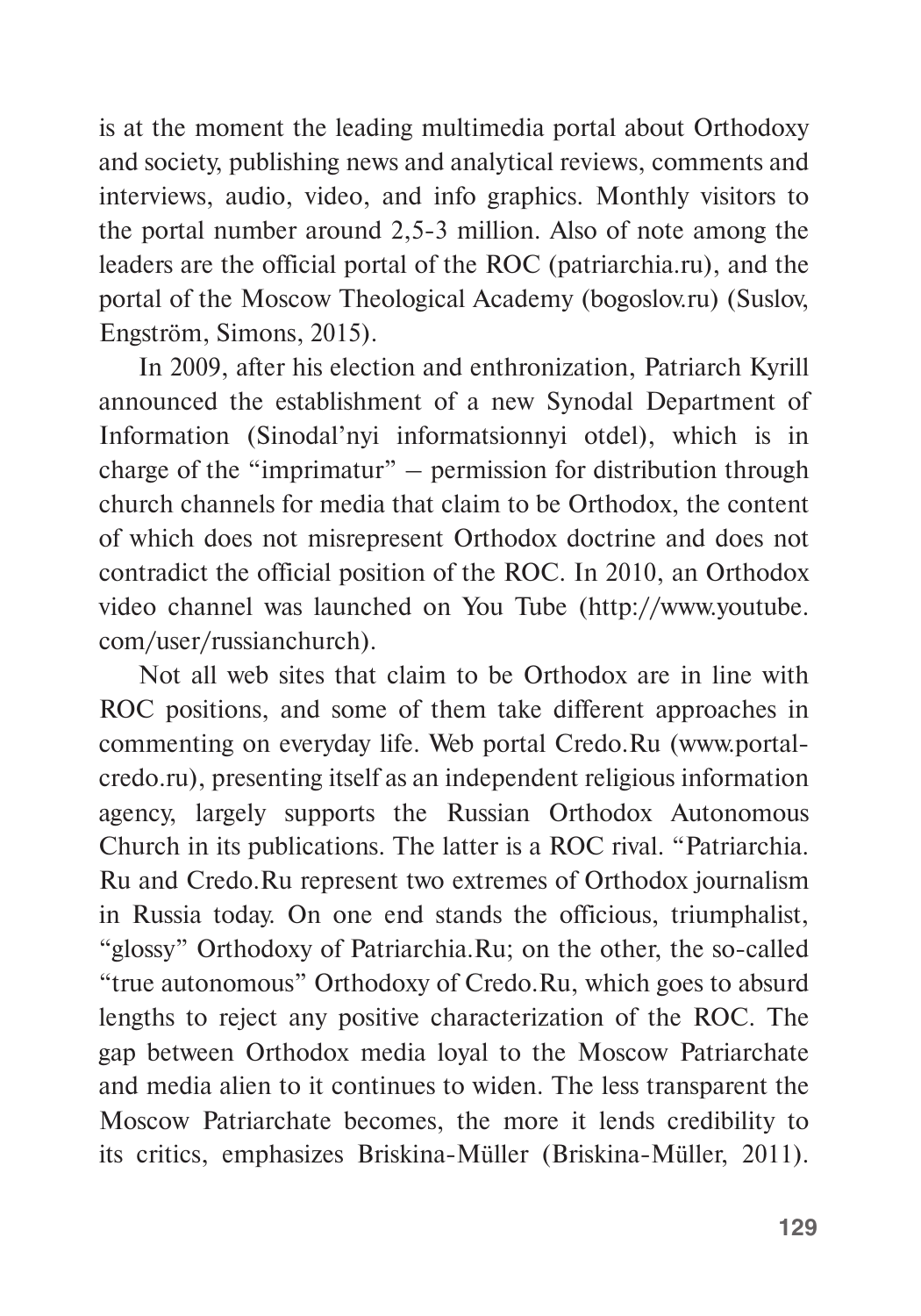According to her analysis, "Independent Orthodox media offer serious analysis even if self-censorship is employed in some cases. Official and independent Orthodox media have differing goals. The former seek to propagate a certain image of the church in the eyes of the public. By contrast, the latter are less concerned about the reputation of the church and strive sincerely for a genuine exchange of information" (Briskina-Müller, 2011: 14). The German scholar also believes that the modus operandi of ROC recalls the "the old party style, methods that alienate rather than convince". According to Sergei Chapnin, So-called "spiritual revival" in Russia presupposes de-Sovietization: "We were in need of *metanoia*: penitence and conversion" (Chapnin, 2015).

Elena Zhosul suggests, that another important issue today is the issue of education and training. "Today there are very few qualified experts in Russia who are competent both in church and media questions, who understand the basics of orthodox theology as well as the basics of media work. The list of such persons is very short, and only part of them forms an information agenda. In contrast, many Russian journalists regularly writing about the Church need at least a rudimentary theological education", – wrote Russian expert Elena Zhosul (Zhosul, 2014: 12).

Describing the phenomenon of Russian "intellectual social network", where-in high-level Church-related discussions are conducted not in mainstream media, but predominantly in social networks, Ksenia Luchenko writes: "The answer to that question is closely linked to the analysis of dialogue culture in Russian society as a whole. Social institutions and mechanisms that are supposed to ensure and sustain that dialogue are overwhelmingly dysfunctional. However, the need to discuss, share experiences and monitor publications is still there. And social networks make it possible" (Luchenko, 2015: 130). It is interesting to note that almost all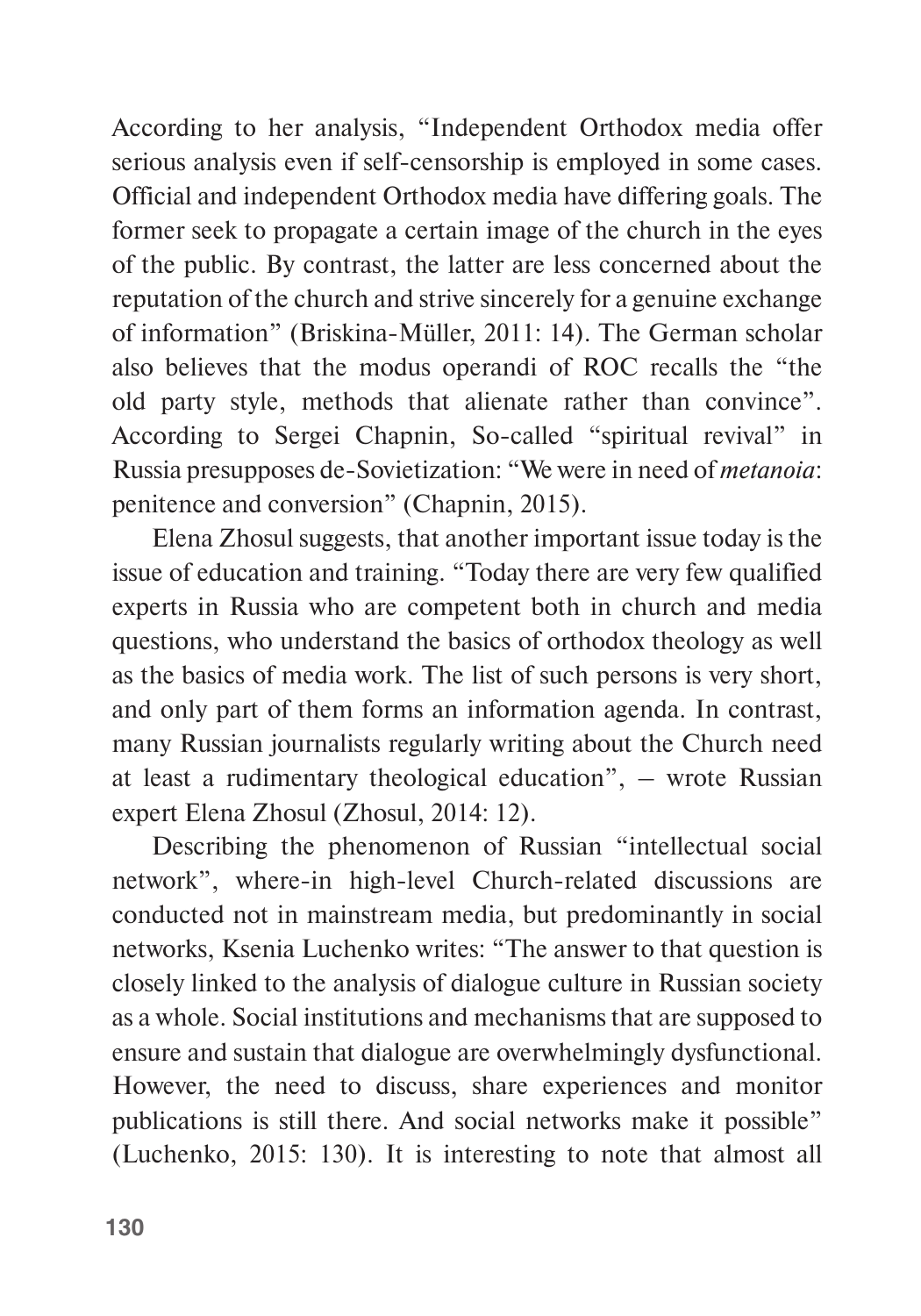the largest Orthodox web sites maintain pages in social networks, such as "Vkontakte", "Odnoklassniki" and "Facebook". In these social networks, you can find special pages devoted to ecclesiasts, parish groups and Orthodox public associations or churches. Here, notably, a variety of reactions is registered on the same topic. Thus in response to the controversy pertaining to the punk-prayer by "Pussy Riot" in the Cathedral of Christ the Saviour. Archpriest Vsevolod Chaplin called for "criminal sanctions for everyone who affronts the faithful sense". In contrast, Deacon Andrei Kuraev responded in a very different way in his Life Journal: "If I were a sacristan of the Cathedral, I would feed them pancakes, offer each of them a cup of mead, and invite them to come around for Confession". (Kuraev, 2012).

In October 2010, Patriarch Kirill blessed the establishment of the ROC channel on YouTube. "We launch it in order to bring God's word, heavenly wisdom, heavenly law – which is the law of life – closer to the life of contemporary, and especially young, people", – Patriarch said (Kirill, 2010).

A remarkable roundtable discussion on "The Russian Orthodox Church and new media: to be or to pretend to be?" was held on 28 January 2014 at the Russian Orthodox University in the framework of the XXII International Christmas Educational Readings (Khroul, 2015). Participants from various dioceses of the Russian Orthodox Church (ROC), well-known journalists, heads of internet portals and diocesan press services discussed limits on, opportunities for and threats to the ROC mission in social networks, the developing trends of new media and their influence on the information agenda and the process of evangelization. Some of the suggestions and ideas put forth there merit consideration about the topic of Christian media "networkization".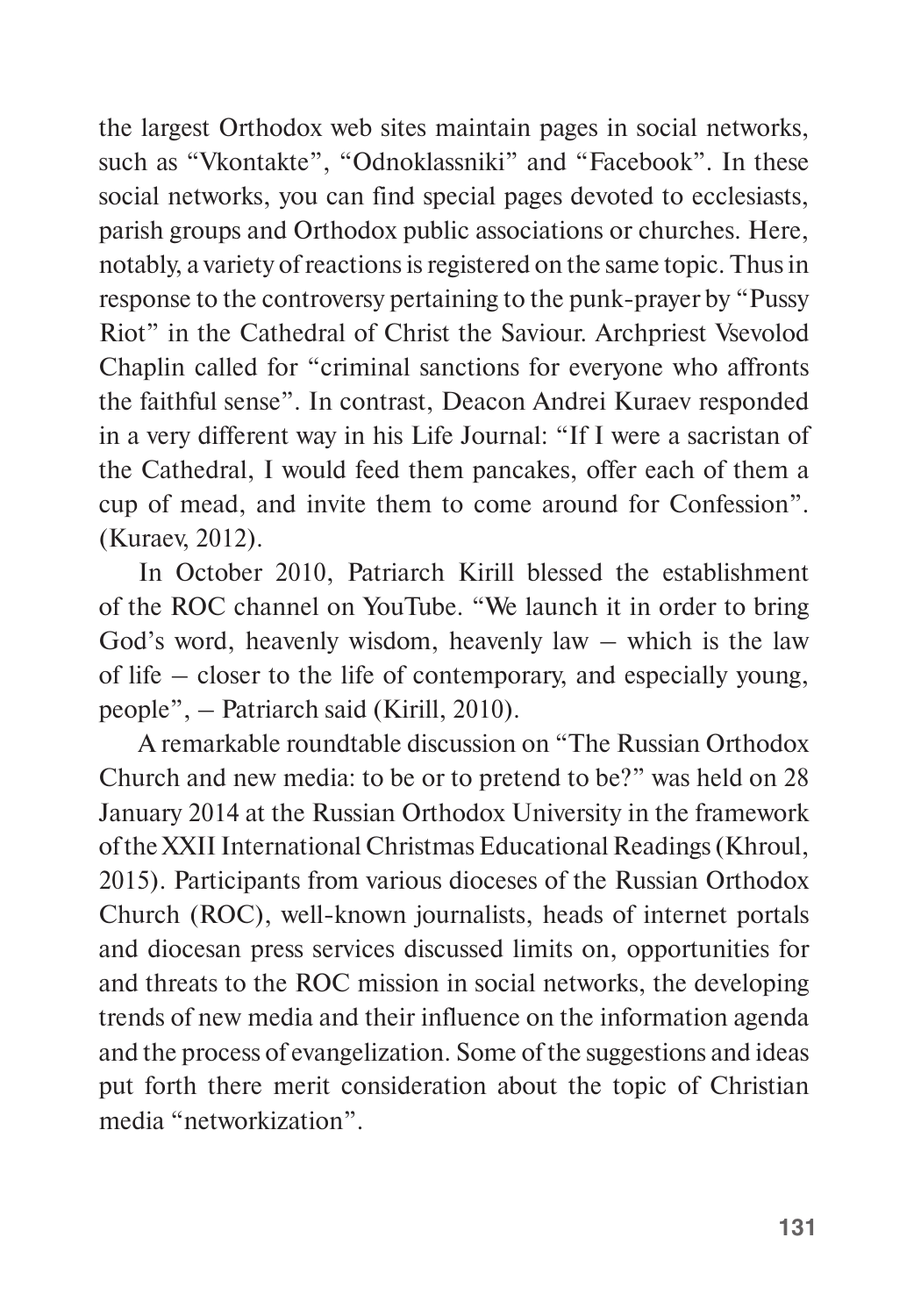### **Orthodox networking: strategic priority**

The roundtable began with an expert survey on "The Social Network for the Orthodox people – good or evil?" Chief editor of the portal "Bogoslov.ru" archpriest *Pavel Velikanov* mentioned three pros: 1) the possibility of proclaiming the Gospel, the ability to communicate with people looking for answers on their questions in social networks; 2) the possibility of Christian charity – according to the priest, "charitable organizations are active in networks and live through networks"; and 3) the rapid dissemination of information. Cons, according to the theologian, are the reverse side of pros: 1) it is very difficult to verify information, which often comes from untrustworthy and odd sources; 2) discussions are conducted in a manner inappropriate for Christians; and 3) people spend a lot of time on-line and come back to the real world "just to eat".

The chief editor of the portal Bogoslov.ru added that anonymity, on the one hand, allows people to overcome the "exclusion zone" between a wide audience and the clergy, while on the other hand, it removes moral constraints. The very possibility of contacting a priest is often associated with the desire 'just to chat' and not to learn something really important that could lead a person to faith.

Journalist Sergey Khudiev believes that it is difficult to divide the "pluses" and "minuses". Most advantages are at the same time disadvantages. The subjectivity of publications makes it possible to obtain information that is accurate, but one that reflects the attitudes of the living. Hence, the negative side  $-$  you never know the limits of this subjectivity. The opportunity to establish a personal relationship with someone is "neutralized" with the threat that these relations cannot be deep and meaningful. The advantage of anonymity is that many people are able to overcome the exclusion zone between them and the clergy, but the disadvantage is that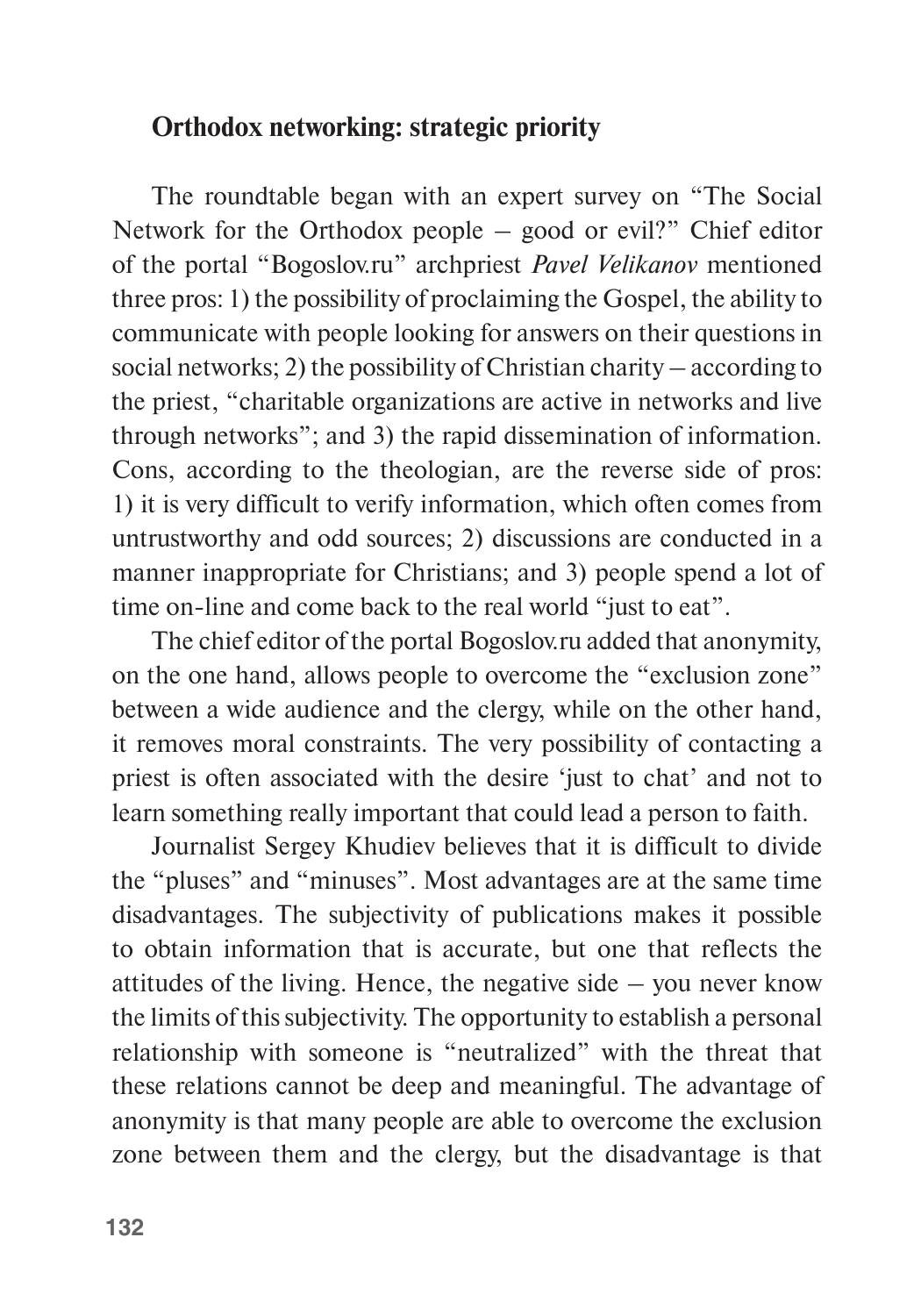the question of anonymity removes constraints on people in the network: they cease to take responsibility for what they say.

Anna Danilova considered as a positive the fact that social networks make it possible to get out of the "ghetto" of a merely Orthodox audience; they make it possible to understand the agenda, find out what people are currently interested in. However, a negative point is the lack of information accuracy and difficulties with verification. Sometimes "fakes" rapidly spread via social networks (for example, the incident of false news spreading about a prohibition on the popular TV show "Good night, kids!" ["Spokoinoi nochi, malyshi!"]). Further, on the negative side, Danilova suggests that social networking generates too quick a reaction; "People react while they still do not really understand the situation, and relationships become strained", Danilova said and referred to the need for general "internet hygiene".

Speaking about the advantages of social networks, Elena Zhosul noted that the 1) are one of the main sources of news; 2) allow the establishment of useful contacts and professional relationships; and 3) allow quick collective reflection about what is happening. At the same time, according to Zhosul, "Psychological factors are at play in the use of the internet as a source of information". On the negative side she mentioned, 1) the overflow of information, when "we are forced to consume, to swallow without chewing'"; and 2) the inability to concentrate on some issues, therefore long texts are so unpopular in the network.

According to the journalist Maria Sveshnikova, one of the main problems of Orthodox forums is the level of debate: "In no other network segments are not allowed such an indecent, offensive communication? No other sphere of the network permits such indecent and offensive expressions? Paradoxically, priests often write things that they would never say from the pulpit. They discredit themselves and the Orthodox Church"*.*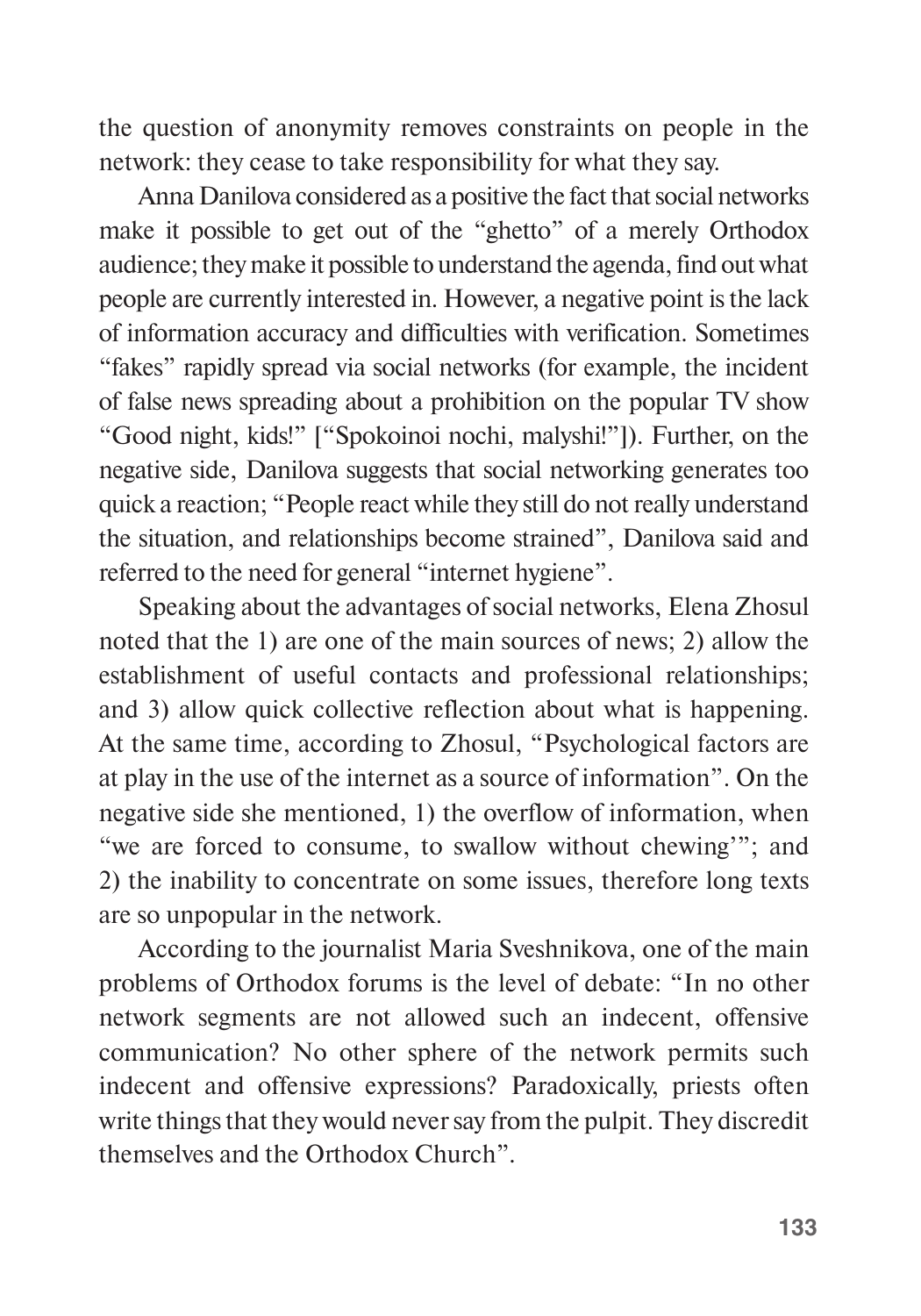"Especially in the information about people of the Church", – stated Sergei Khudiyev. "It is very important that we try to say something complimentary and positive, because there is enough strain, swearing, shouting, hatred and fear. It is important to serve a creative purpose, we must strive to find something joyful and positive".

Archpriest Pavel Velikanov expressed the belief that the priest must be present in social networks: "On the one hand, it is easier to move a person to communicate with a priest, asking him what the Church thinks about different issues, but on the other hand, sometimes a man comes to the network not in order to come to the Church, but only to talk with the priest". He feels that any Orthodox believer must have a "strong immunity" to social networks, yet, he added, "I think that we will not turn away from social networks". Velikanov calls the Orthodox lifestyle fun, rich, and multi-faceted, reminding us that the social network is not just a network of people; it is also a technology, which must be mastered first before it can bring people together effectively

Summing up, Natalia Loseva noted as "pluses" of the internet 1) the opportunity to reach out to the target audience; 2) new possibilities for communication; 3) the increased speed of information transmission; and, 4) its volume.

Roundtable discussion participants agreed to continue the dialogue on the new media challenges for the Russian Orthodox Church during up-coming conferences.

# **Catholic and Protestant networking: enthusiastic voices of minorities**

In comparison to the dominating and systematically growing Orthodox traditonal and digital media, Catholic and Protestant media are almost invisible on the Russian media landscape.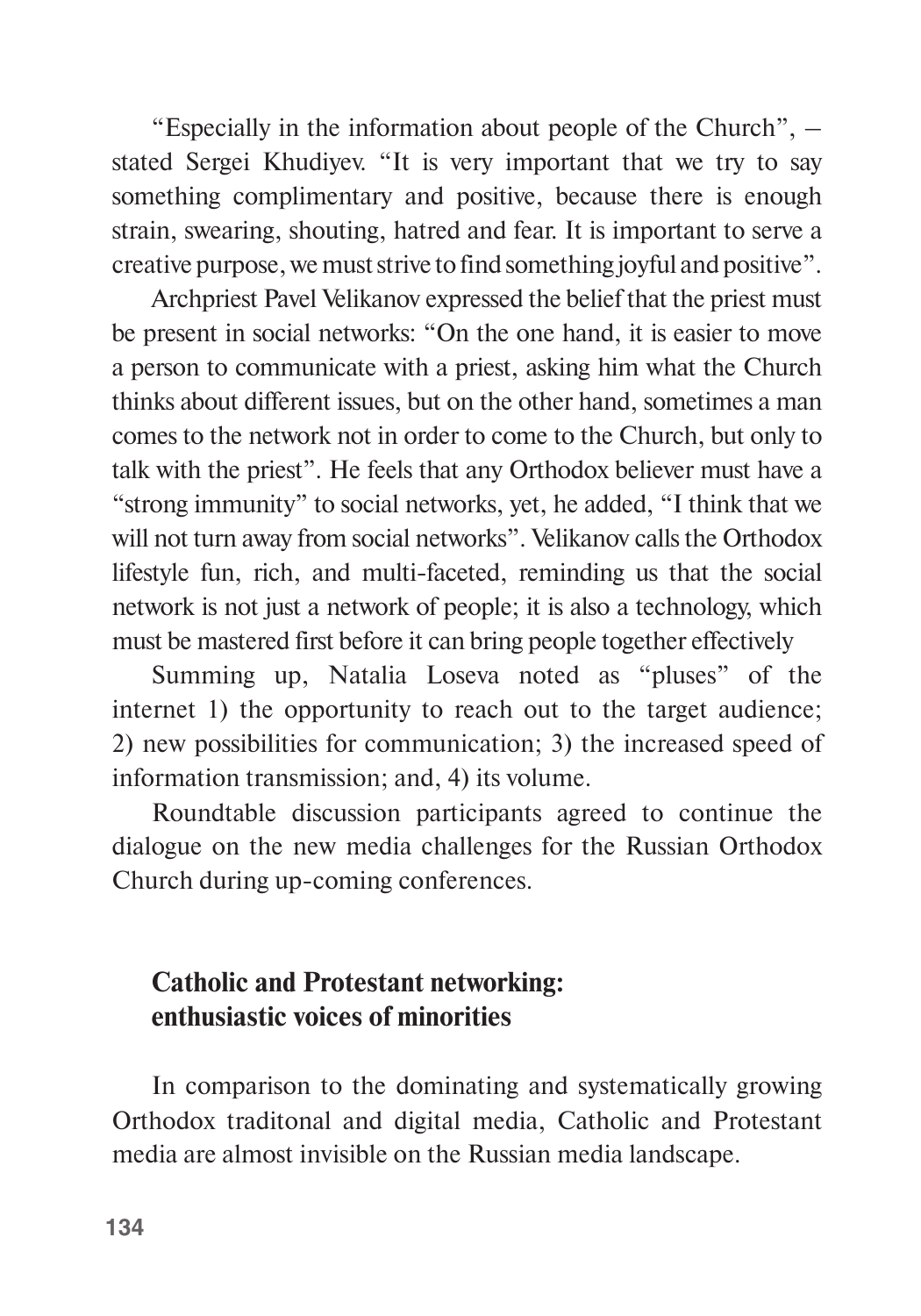After many decades of religious persecution, the Catholic Church in Russia was in a very difficult position when it started to revive ecclesiastical structures in April 1991. Even a brief historical analysis of the development of Catholic media in the USSR and (since 1991) in the Russian Federation must take into consideration religious suppression/freedom, the opening and closing of media outlets, their number and circulation, the Catholic presence in the public sphere, Church-state relations and other criteria. The entire history can be divided into three periods.

The time of Soviet religious persecution correlates with the period of underground and illegal media activity of Catholic communities. From the moment of the re-establishment of the Catholic hierarchy in 1991, a new period of revival for Catholic began. It lasted until the time of restored dioceses in 2002, which was strongly criticized by ROC. After 2002, according to our observations, the development slows, then stops, as media outlets were closed one-by-one. The period we consider a time of "self-silencing" might end after the historical meeting between Pope Francis and Patriarch Kirill, but in fact, this has not happened yet.

Between 1991 and 2002 years – as Catholic institutions grew and strengthened, local mass media sprang up: radio stations (Moscow and St. Petersburg), a video studio (Novosibirsk), and the publications of a seminary, of monastic orders and of congregations as well as numerous parish bulletins. Since it was very difficult and expensive to gain access to government-controlled television and radio stations, print media (newspapers and magazines) played a special role in uniting the Catholics of Russia.

The first monthly magazine "Istina i Zhizn" ("Truth and Life") have been established in Moscow in December 1990, and the weekly Catholic newspaper "Svet Evangelia" ("The Light of the Gospel") – a national Catholic newspaper – was launched in October 1994.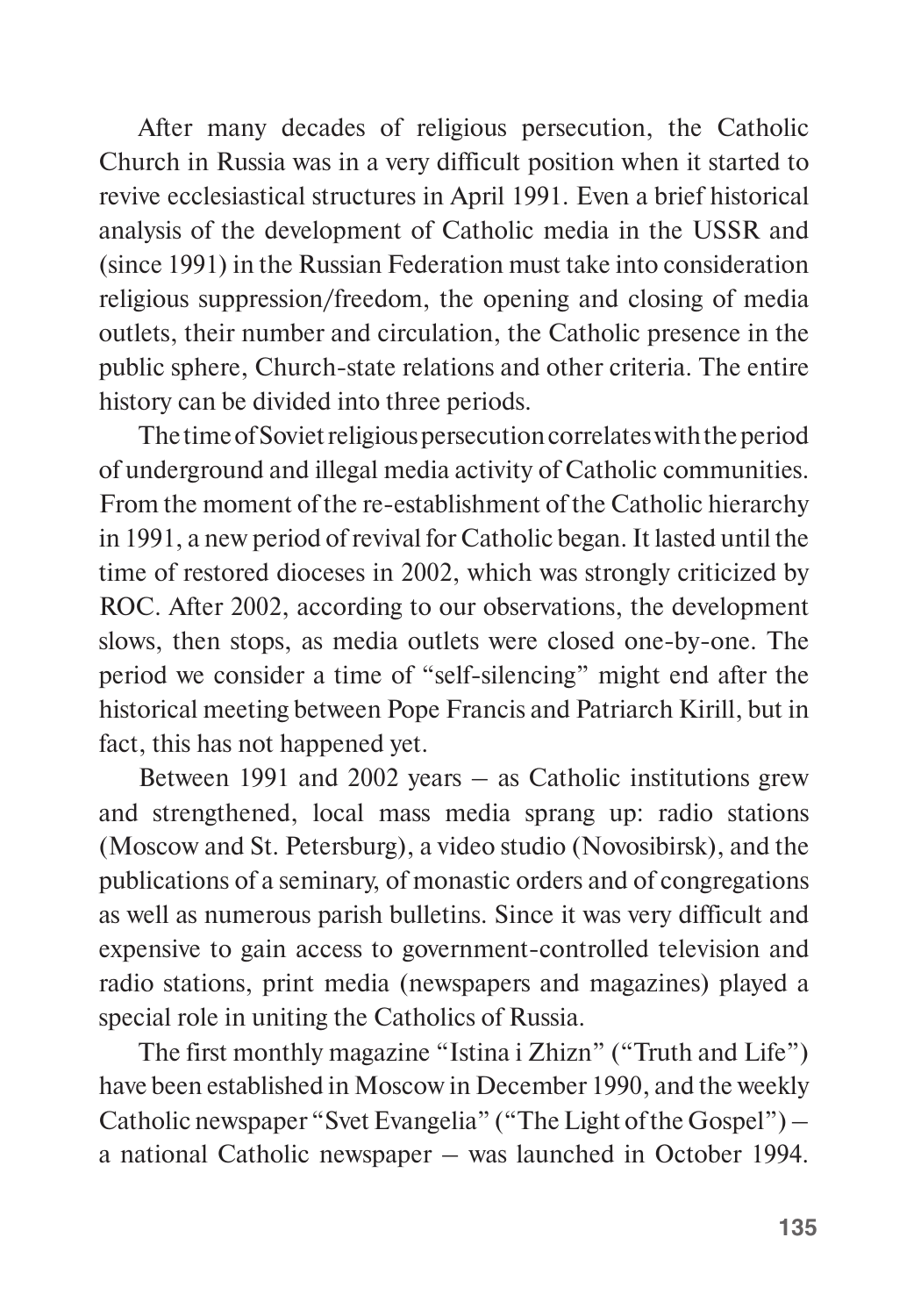In November 2001, journalists started the Internet-based daily information service in Russian "Cathnews.Ru". It was growing rapidly and became even more popular than the weekly edition because information arrived in real time. "Cathnews.Ru" planned to start an English version soon, but failed in the initiative because of the lack of resources.

After 2002, open and outspoken positions in regard both to the wider world and to local Catholic community gradually shifted back to "no comment" and a sense of a "conspiratorial" mentality without any explanation. No public announcements accompanied the closing of one media outlet after the other: "Svet Evangelia" (2007), the Catholic radio station "Dar" (2009), etc. Should anyone (journalist, scholar, politician, whoever) wish to obtain even very basic official information regarding the Catholic Church in Russia (for instance, the number of parishes, believers, priests, bishops, structures, institutions, whatever), at the present time they would be unable to locate a valid source (Khroul, 2010).

The existing Catholic web pages are of two kinds: (1) institutional self-presentation (sites of Dioceses – Moscow – cathmos.ru, Saratov – dscs.ru, Irkutsk – julial72.bget.ru), Seminary (www. cathseminary.ru), some official structures and (2) private initiatives, run mostly by enthusiasts. In many cases the editorial staff these private initiatives receive neither moral, nor material) support or encouragement from the hierarchy, which rules out possible synergetic strategic planning and systematic work.

The most successful recent Catholic initiative in the social networks is the so-called "Vechernjaja katolicheskaja gazeta" ("Evening Catholic newspaper") on "Facebook" (www. facebook.com/giornaledellasera/) and "Vkontakte" (vk.com/ giornaledellasera). The daily overview of Catholic News (mostly from abroad and with only scanty news from Russia) enjoys growing interest from the public.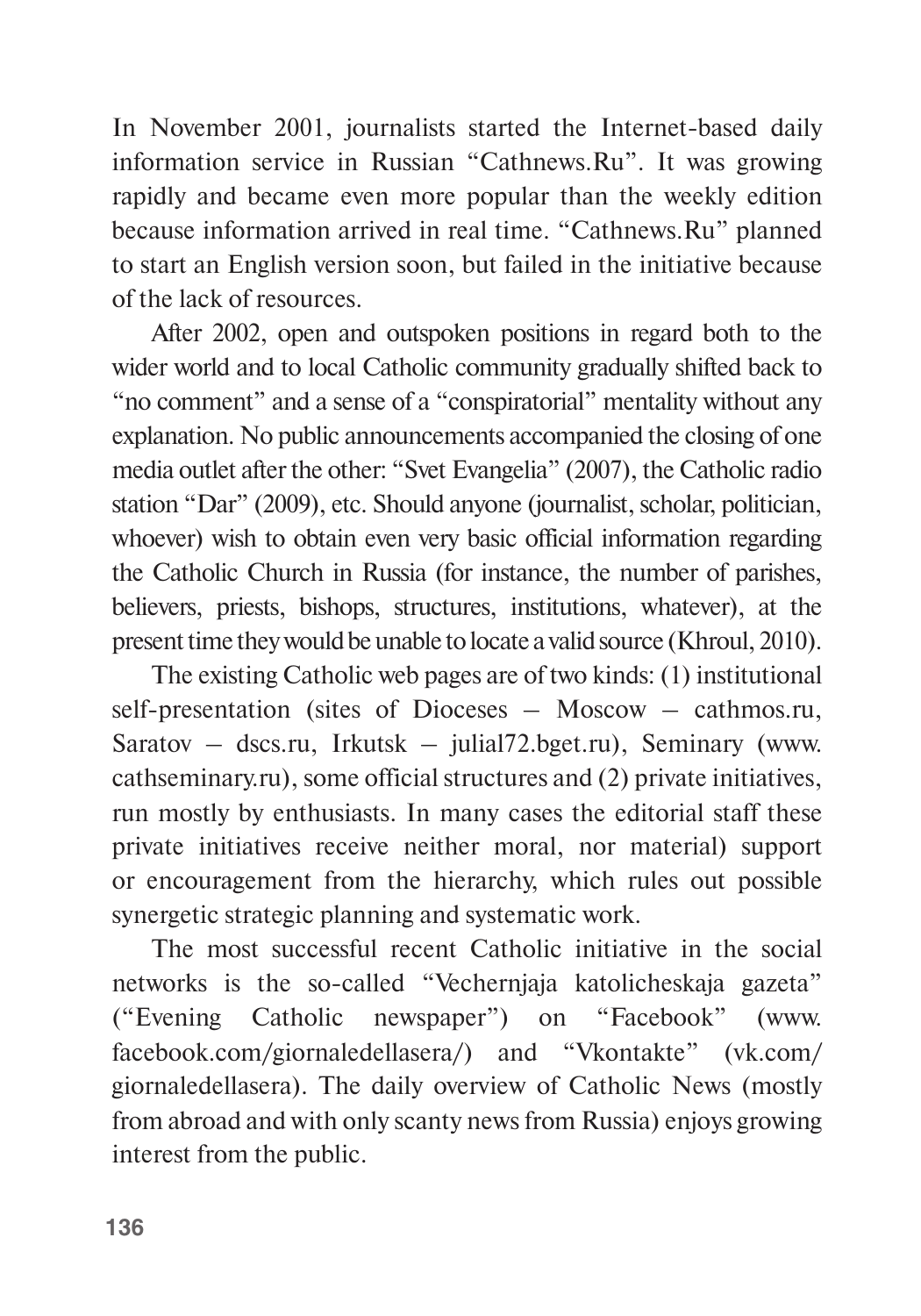The major television project of Russian Protestants is "Television of Good News" (TBN), which began as part of the global Trinity Broadcasting Network and is now positioning itself as an independent public broadcaster. Without any doubt, this is the biggest Protestant media resource that broadcasts via satellites and cable networks.

Protestant radio "Teos" lost its frequency and is now a fully Internet based station. Nevertheless, it is developing in new directions as it invites interesting presenters, such as the Orthodox journalist Sergei Khudiyev and a number of others. "Teos" wants to be interesting and relevant to a wide range of audiences, and not have its listenership be only for Protestant. The newspaper "Mirt" is a serious newspaper for ministers and parishioners, publishing reflections and sermons, which are, sometimes difficult to grasp for non-Protestants. There are also a number of successful printed media outlets outside Moscow and Saint Petersburg, including newspapers in Yaroslavl, Penza, Yoshkar Ola, Voronezh, Vladivostok, Irkutsk and other cities of Russia.

Among the internet portals, the leading site is Protestant.ru, which represents a good example of successful migration from the printed newspaper to web portal.

Anton Kruglikov, the press secretary of the Union of Christians of Evangelical Faith (Pentecostals) in Russia remarked on two major visible trends in Protestant media during his presentation on the "Religion and Media" panel at the 8th International Media Readings in Moscow "Mass Media and Communications – 2016": 1) to move the content from printed media to the digital platforms and 2) to address the general public, not only those who are already Protestants.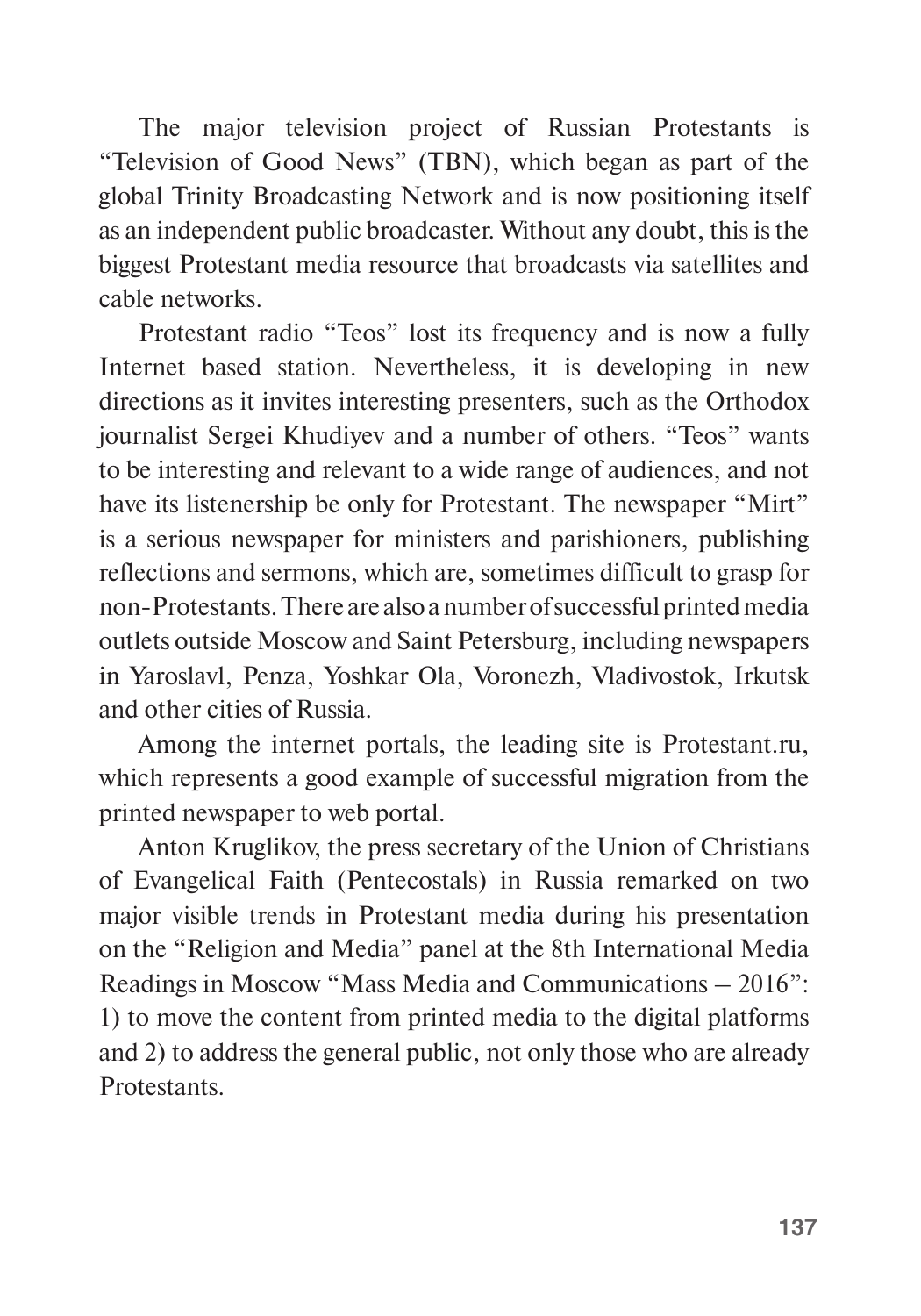## **Conclusion**

Despite the fact that it has been over twenty years since the revival of religious media, according to our observations, religious institutions have not implemented even a half of what potentially they could. Because of this, audiences seeking religious information have switched their attention to other sources of information, mostly secular, which broadcast religious information with inevitable distortions.

Networking activity of Christians in Russia could be a good tool for the correction of mistakes made by secular journalists, however only in the case of ROC, could this be successful.

In conclusion, we would like to draw your attention to some common problems and challenges faced by Russian Christian media.

*1. Subordination of journalism to PR.* Many of the employees of religious media in Russia find themselves serving the goals of religious institutions in terms of public relations and advertising of their churches rather than pursuing topics of journalistic interest about religion and the Church Both employers and employees do not find such a situation strange (Amialchenia, 2014). The lack or total absence of professionalism in religious media is rarely considered to be a problem; a journalist must be a good Christian.

*2. Missing the target audience.* Religious media seem to have forgotten to ask themselves questions about their mission and target audience. They fall into the trap of thinking that their structure conveys "media for all", but in reality, they find themselves lacking listeners (Luchenko, 2015). Religious media audience are largely "religious" people, although now attempts are being made to gain an audience among non-believers or atheists. For Christian media, which by nature have a social character, it is very important to find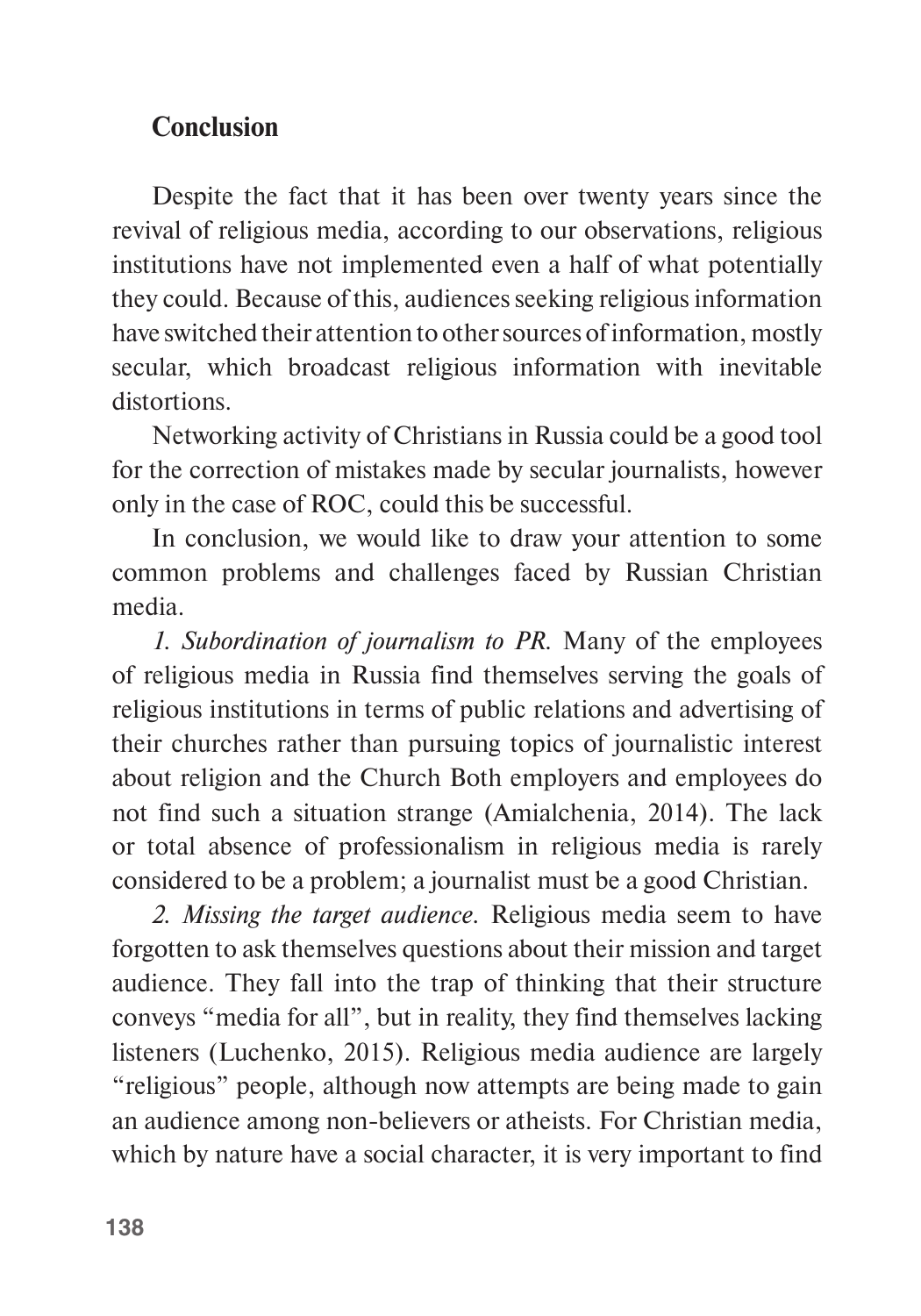a way to communicate with the rest of the society, to opening the doors of their "self-imposed ghetto".

*3. Clerical language instead of secular.* Archaic ecclesiastical language creates a distorted image of the religious message and "corrupts"  $>$  severely curtails (or obscures) the religious vantage point on the cultural and social issues in Russia. Christian media lack a clear and responsible > transparent and accountable? Language and as a result they find themselves ad marginem of the national media system (Khroul, 2012).

From a journalistic perspective, several problems lead to poor and stereotyped coverage of Christian life in the secular media. Agendasetting processes in mainstream media are not oriented toward ethical questions: the principal players are mostly focused not on the audience, not on public interest, but on political subordination and commercial profit, therefore moral issues remain secondary. Religious media are not able to change the content management: "infotainment" and "advertainment" oriented media decision makers do not seem to be concerned with fitting their products into even secular moral norms, so inherently more strict and rigorous religious ideals are all the more ignored.

Nevertheless, it is not the fault of secular journalists that Christians in Russia have problems with news production, channeling, transmitting, broadcasting, interaction and understanding. Without solving these problems in the age of "networkization", Christians can hardly expect to make their voices heard in Russian society.

## **References**

AMIALCHENIA, A. (2014). Christian Media After Socialism: Major Trends. In: Khroul, V. (ed.) *Religious Impact on Journalistic*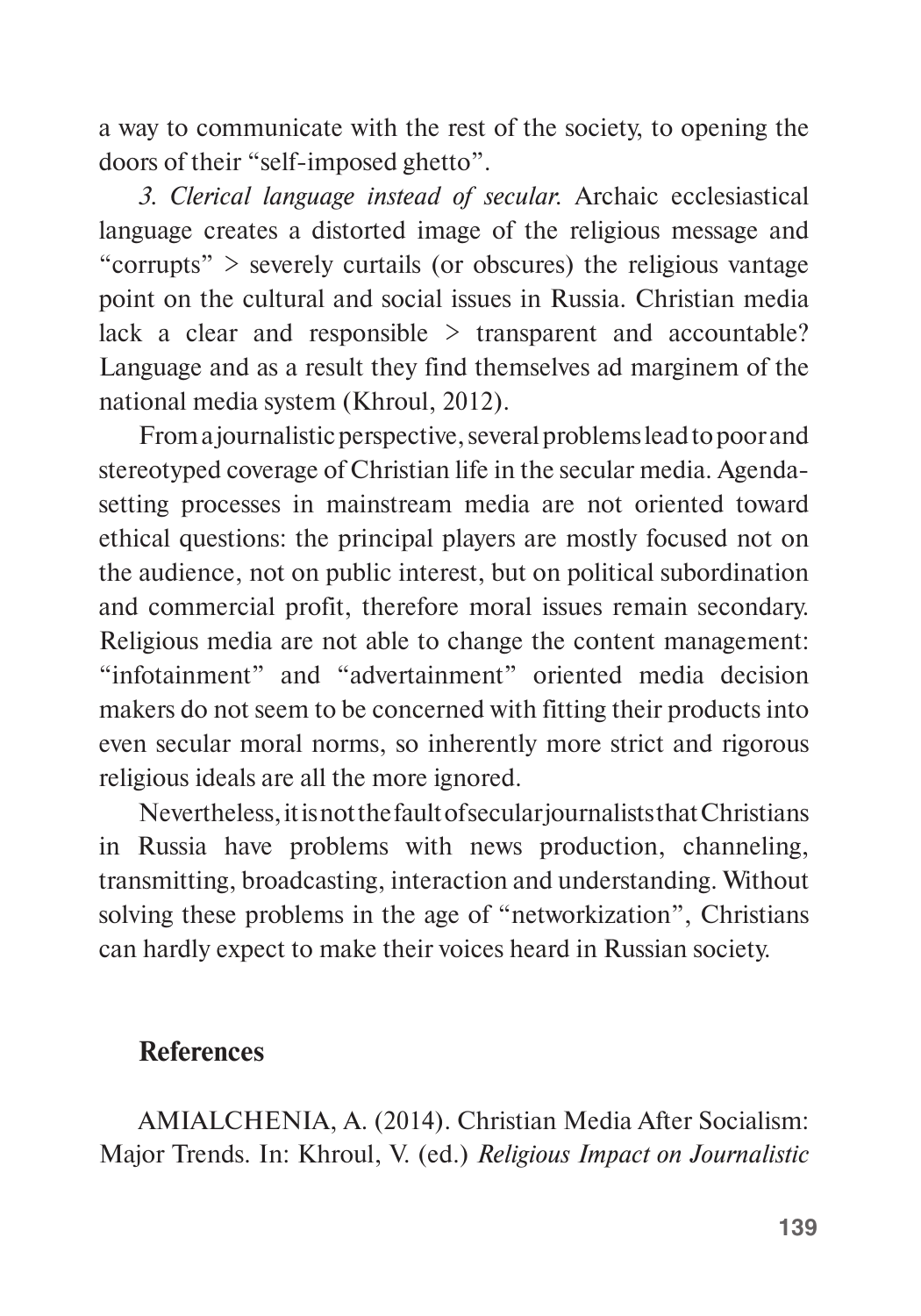*Cultures*. Moscow: Lomonosov Moscow State University. pp. 16–20.

BRISKINA-MÜLLER, A. (2011). Orthodoxer Journalismus in Russland: Neueste Entwicklungen. *Zeitschrift Religion & Gesellschaft in Ost und West.* 10. pp. 12–15.

CASTELLS, M. (2007). Communication, Power and Counter-power in the Network Society. *International Journal of Communication*. 1. pp. 238–266.

CHAPNIN, S. (2015). A Church of Empire. *First Things.* [Online] Accessed from http://www.firstthings.com/ article/2015/11/a-church-of-empire

DANILOVA, A. (2011). The Russian Orthodox Church and the New Media. In: Khroul, V. (ed.) *Religion and New Media in the Age of Convergence*. Moscow: Lomonosov Moscow State University.

KHROUL, V. (2010). Catholic Diaspora in Russian Media: «Marginalization» and «Self-silencing». *Religion in Eastern Europe Journal.* New York. 30(4).

KHROUL, V. (2012). *Religion and Media in Russia: Functional and Ethical Perspectives.* LAP Lambert Academic Publishing.

KHROUL, V. (2015). Russian Orthodox Church and New Media: To Be or Pretend to Be? *Digital Icons: Studies in Russian, Eurasian and Central European New Media*. 14. pp. 175–179.

KIRILL. (2010). *Patriarch of Moscow and All Russia Kirill has Blessed the Establishment of its Own Channel of Russian Orthodox Church on the Video Sharing YouTube.* [Online] Accessed from http://www.lenta.ru/news/2010/10/11/bless/

KROKER, A., KROKER, M. (eds.) (2008). *Critical Digital Studies: A Reader.* Toronto: University of Toronto Press.

KURAEV, A. (2012). *Maslеnitsa v Hrame Hrista Spasitelja* [Maslеnitsa in Christ the Savior Cathedral] [Online] Accessed from http://diak-kuraev.livejournal.com/285875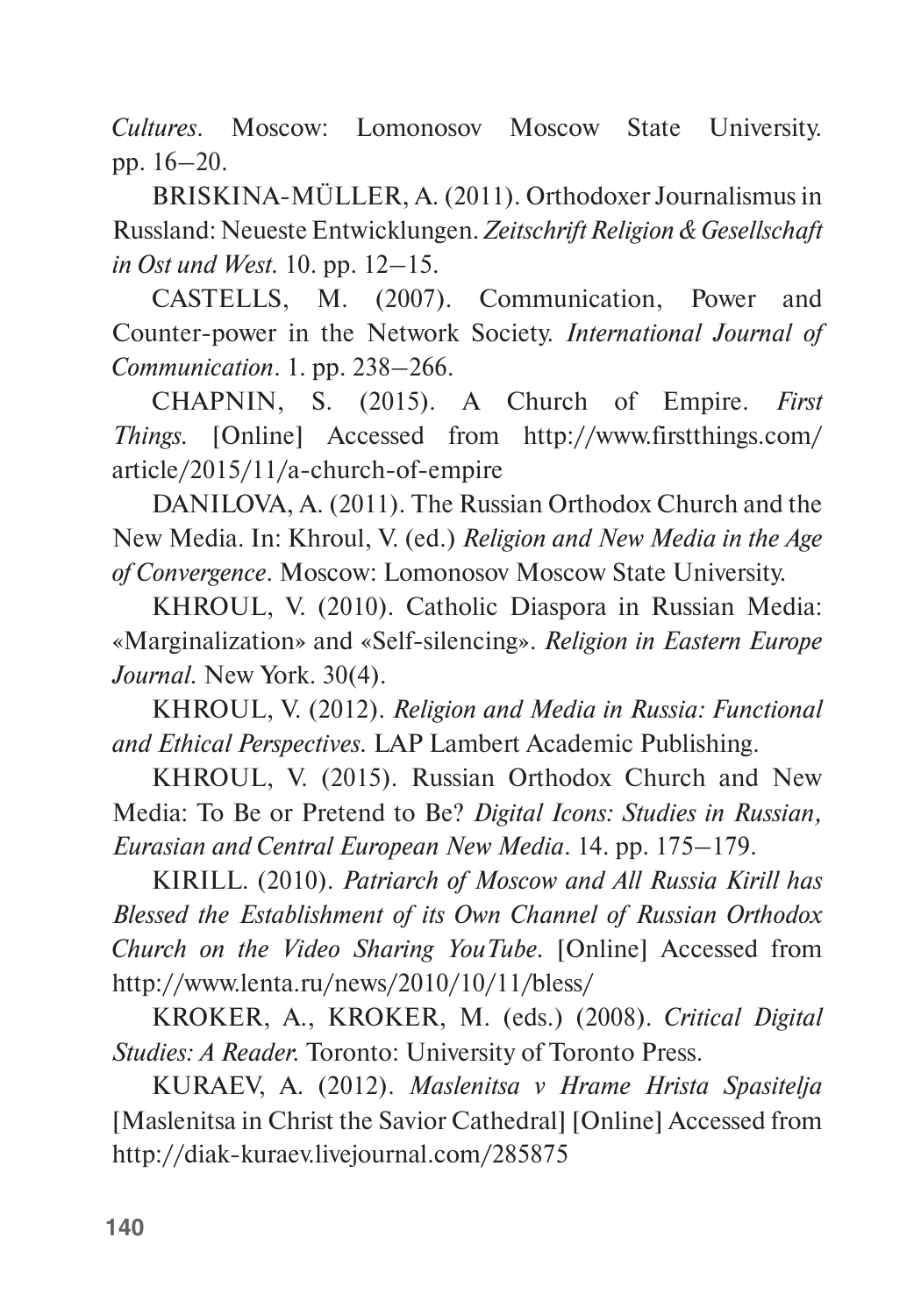LEVADA. (2014). Prazdnovanie Paskhi [Easter Celebration]. [Online] Accessed from http://www.levada.ru/05-05-2014/ prazdnovanie-paskhi

LIU, C. (2002). Information Networkization and Network Economy. *Telecommunications Science.* Beijing: Institute of Communications. 1.

LUCHENKO, K. (2015). Orthodox Online Media on Runet: History of Development and Current State of Affairs. *Digital Icons: Studies in Russian, Eurasian and Central European New Media*. 14. pp. 123–132.

PANCHENKO, E. (2011). Integratsiya internet-SMI i sotsial'nykh setey v Runete: Novaya publichnaya sfera ili prostranstvo kontrolya? [Integration of Online Media and Social Networks in the Russian Internet: A New Public Sphere or a Space of Control?] *Digital Icons: Studies in Russian, Eurasian and Central European New Media.* 5. pp. 87–118.

RAMBLER (2016). Rambler Top 100. [Online] Accessed from http://top100.rambler.ru/navi/?page=4

SUSLOV, M., ENGSTRÖM, M., SIMONS, G. (2015). Digital Orthodoxy: Mediating Post-Secularity in Russia. Editorial. *Digital Icons: Studies in Russian, Eurasian and Central European New Media.* 14. pp. 1-11.

SYNOD (2005). Meeting of the ROC Holy Synod from 16.07.2005. Journal №64. [Online] Accessed from http://www. mospat.ru/text/desicions/id/9730.html

The Basis of the Social Concept. Church and Mass Media. (2000). *Basis of the Social Concept of Russian Orthodox Church*. [Online] Accessed from https://mospat.ru/en/documents/social-concepts/

VAN DER HAAK, B., PARKS M., CASTELLS, M. (2012). The Future of Journalism: Networked Journalism. *International Journal of Communication.* 6.